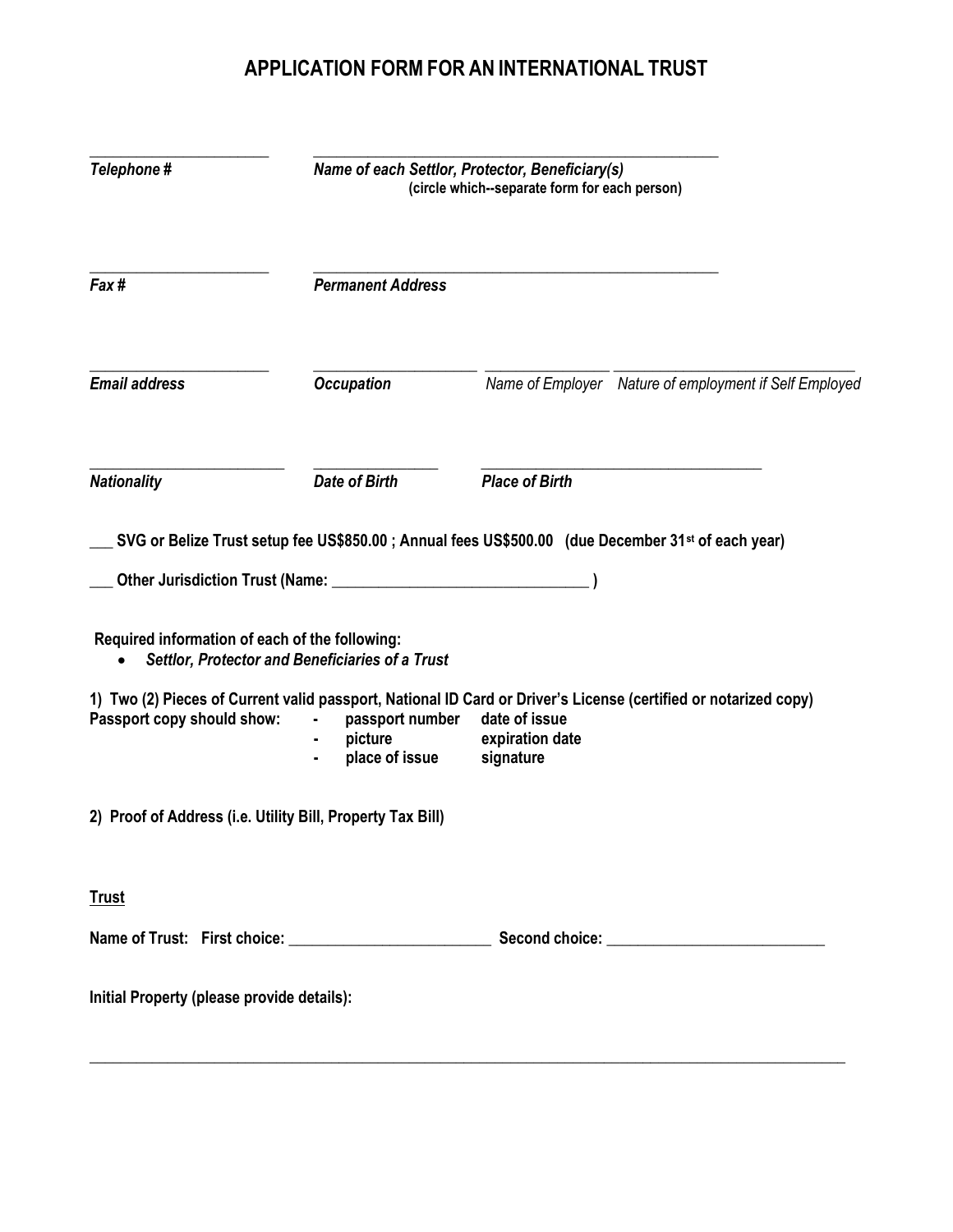## 3) Personal Statement of Affairs for Settlors, Protectors and Beneficiaries

## PLEASE EXPRESS IN US DOLLARS or EUROS

| <b>ASSETS</b>                | <b>INCOME AND EXPENSES</b> |                              |  |
|------------------------------|----------------------------|------------------------------|--|
|                              |                            |                              |  |
| <b>Cash in Bank</b>          | <b>Investment Income</b>   |                              |  |
| <b>Investments</b>           | Interest                   |                              |  |
| Equities - private companies | Dividends & Fees           |                              |  |
| Equities - public companies  | Income                     |                              |  |
| <b>Real Estate</b>           | Self-Employed              |                              |  |
| Other (please list below):   | <b>Employment Salary</b>   |                              |  |
|                              | Other (please list below): |                              |  |
|                              |                            |                              |  |
|                              |                            |                              |  |
|                              |                            |                              |  |
|                              |                            |                              |  |
|                              |                            |                              |  |
| <b>Total Assets</b>          | <b>Total Income</b>        |                              |  |
|                              |                            |                              |  |
| <b>LIABILITIES</b>           |                            |                              |  |
|                              | <b>Annual Expenses</b>     |                              |  |
| Mortgages                    | Income Tax                 |                              |  |
| Long Term Loans              |                            | Auto Expenses                |  |
| Short Term Loans             |                            | <b>Credit Cards Payments</b> |  |
| Other (please list below):   | Other (please list below): |                              |  |
|                              |                            |                              |  |
|                              |                            |                              |  |
|                              |                            |                              |  |
|                              |                            |                              |  |
|                              |                            |                              |  |
| <b>Total Liabilities</b>     | <b>Total Expenses</b>      |                              |  |
|                              |                            |                              |  |
|                              |                            |                              |  |
| <b>NET WORTH</b>             |                            | <b>NET CASH FLOW</b>         |  |
| (Assets - Liabilities)       | (Income - Expenses)        |                              |  |
|                              |                            |                              |  |

 $\overline{\phantom{a}}$  , and the contract of the contract of the contract of the contract of the contract of the contract of the contract of the contract of the contract of the contract of the contract of the contract of the contrac

Please be prepared to verify values presented above if requested by Wilfred Services Ltd.

Signature Date

\_\_\_\_\_\_\_\_\_\_\_\_\_\_\_\_\_\_\_\_\_\_\_\_\_\_\_\_\_ Print Name